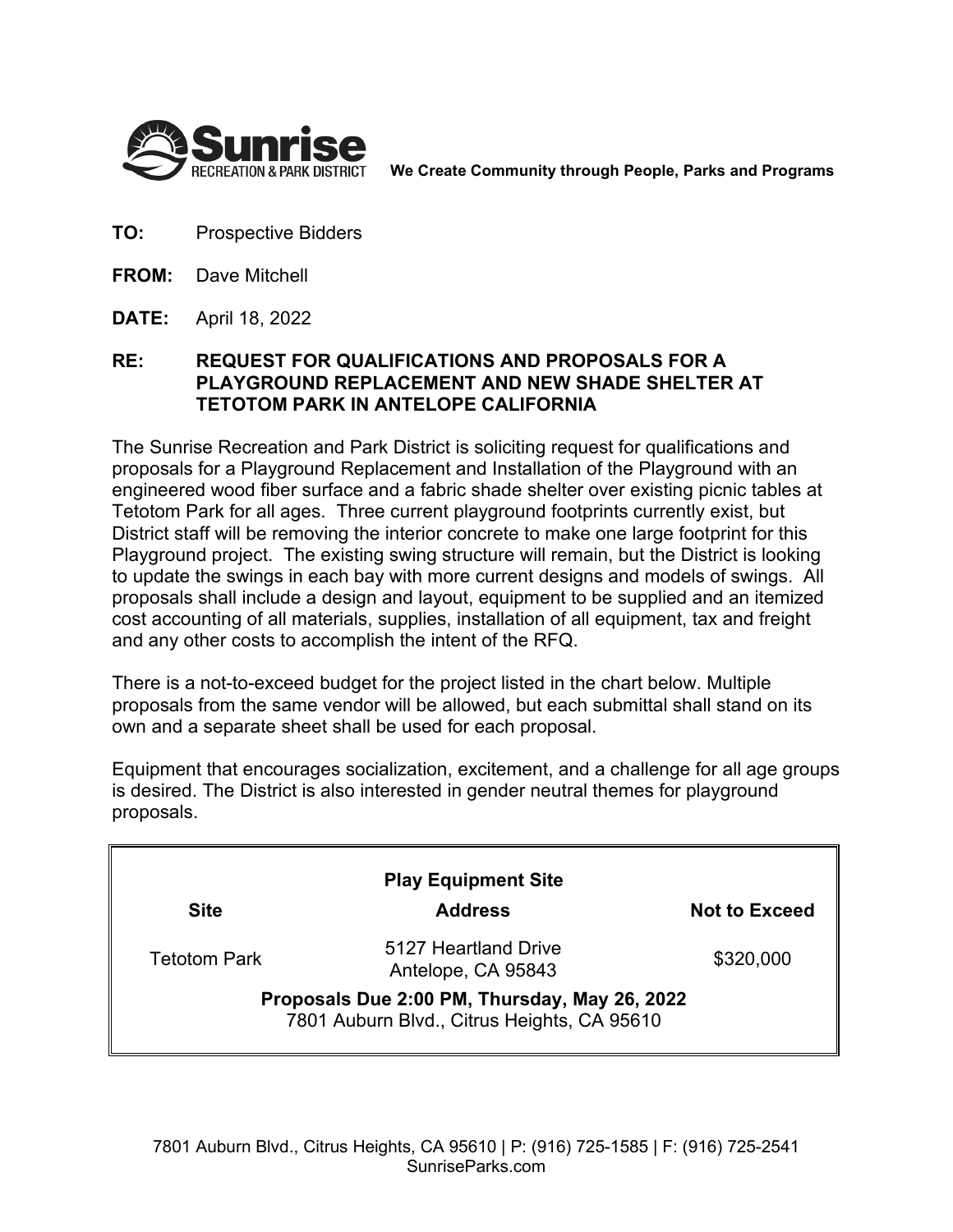All apparatus and designs must meet the current:

- 1. U.S. Consumer Product Safety Commission (CPSC) Guidelines *"Handbook for Public Playground Safety"*
- 2. American Society for Testing and Materials (ASTM) recommendations *Standard Consumer Performance for Playground Equipment for Public Use"*.

The *California Playground Safety Regulation* shall take precedent over the other guidelines, standards, and recommendations.

Equal Access to all play equipment apparatus shall comply with:

- 1. *Americans with Disabilities Act* (ADA) requirements for public agencies
- 2. California Building Code (CBC)

A non-mandatory *pre-bid walk* of the play area location has been scheduled for **10:00 AM Wednesday, April 27, 2022,** at the Tetotom Park location.

Proposals are due no later than 2:00 PM on Thursday, May 26, 2022.

Questions regarding this project may be emailed to the District Administrator dmitchell@sunriseparks.com up to Thursday, April 28, 2022, and answers to those and all questions will be posted to the District Website on Friday, April 29, 2022.

The dimensions of the play areas as indicated on the site plans are approximate and it shall be the responsibility of the Bidder to verify the dimensions. On the site plan, yellow area is concrete SRPD staff will remove, and the red boundary is the approximate area of the complete playground pit. The District prefers a 7' use zone between the equipment and the curb. District staff will demolish the old playground structures and install a french drain 3' inside the perimeter curb, these costs are excluded from the "not to exceed amount." All other expenses and requirements for the project fall to the firm submitting the proposal to cover and fulfill.

The Sunrise Recreation and Park District encourages the use of recycled materials and "risk" in the play opportunities.

**PROPOSAL(S)** - All documentation shall be included on a USB Flash Drive along with one hard copy. An electronic 24" x 36" 3D sim PDF of the equipment(s) should be included on the USB Flash Drive, but a hard copy of the sim is not required.

The proposals shall include:

- 1. Line-item costs for all materials, all supplies, installation, tax, and freight.
- 2. Name, address, and DIR registration number for all subcontractors for this project including but not limited to the playground installation contractor.
- 3. Equipment layout at 1/8" scale, the layout should be accompanied by corresponding photos or catalog cuts of each piece of play equipment.
- 4. Content of post-consumer recycled material used to manufacture the new play equipment
- 5. Written guarantee for all play equipment

It is recommended that proposals be submitted on letter, legal or ledger paper.